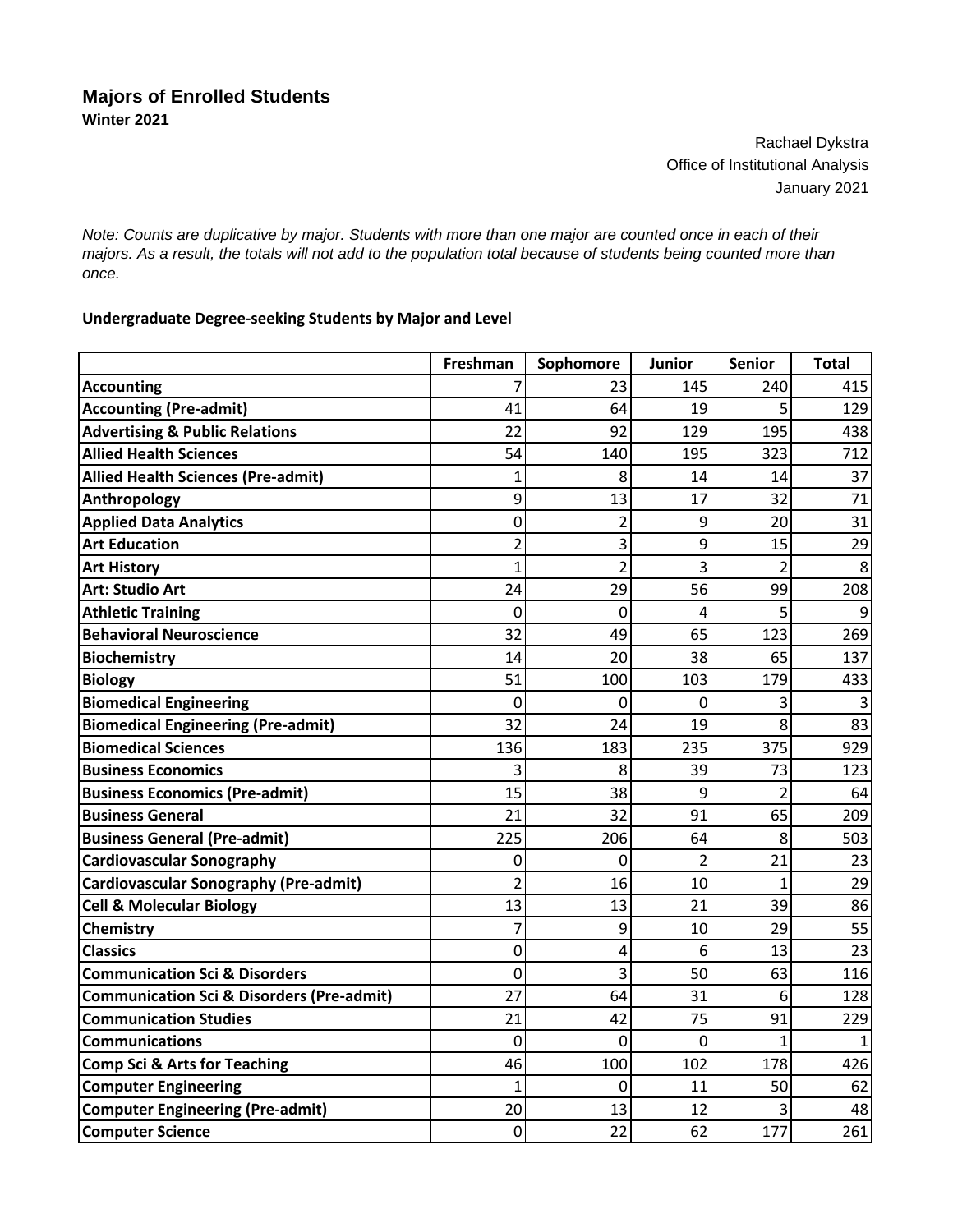|                                                  | Freshman       | Sophomore      | Junior         | <b>Senior</b>  | <b>Total</b> |
|--------------------------------------------------|----------------|----------------|----------------|----------------|--------------|
| <b>Computer Science (Pre-admit)</b>              | 63             | 62             | 52             | 19             | 196          |
| <b>Criminal Justice</b>                          | 71             | 92             | 165            | 201            | 529          |
| Cybersecurity                                    | 0              | $\overline{2}$ | 6              | 2              | 10           |
| <b>Cybersecurity (Pre-admit)</b>                 | 19             | 20             | 10             | $\overline{2}$ | 51           |
| <b>Dance</b>                                     | 13             | 9              | 6              | 20             | 48           |
| <b>Degree Seeking Undergraduate</b>              | 19             | 30             | 17             | 33             | 99           |
| <b>Diagnostic Medical Sonography</b>             | 0              | 0              |                | 32             | 39           |
| <b>Diagnostic Medical Sonography (Pre-admit)</b> | 35             | 49             | 36             | 11             | 131          |
| <b>Earth Science</b>                             | 1              | 0              | 2              | $\overline{2}$ |              |
| <b>Economics</b>                                 | 0              | 2              | 16             | 26             | 44           |
| <b>Economics (Pre-admit)</b>                     | 1              | 12             | 4              | 1              | 18           |
| <b>Education</b>                                 | 132            | 228            | 289            | 614            | 1263         |
| <b>Electrical Engineering</b>                    | 0              | 3              | 16             | 72             | 91           |
| <b>Electrical Engineering (Pre-admit)</b>        | 25             | 26             | 21             | 9              | 81           |
| <b>Engineering</b>                               | 1              | 0              | 0              | $\mathbf 0$    |              |
| <b>English</b>                                   | 37             | 65             | 99             | 221            | 422          |
| Entrepreneurship                                 | 0              | 0              | 20             | 27             | 47           |
| <b>Entrepreneurship (Pre-admit)</b>              | 4              | 13             | 7              | $\mathbf{0}$   | 24           |
| <b>Environ and Sustain Studies</b>               | 18             | 51             | 42             | 31             | 142          |
| <b>Exercise Science</b>                          | 130            | 224            | 197            | 337            | 888          |
| <b>Exploratory Study</b>                         | 426            | 169            | 25             | 3              | 623          |
| <b>Film and Video</b>                            | 38             | 56             | 78             | 99             | 271          |
| <b>Finance</b>                                   | 11             | 32             | 199            | 350            | 592          |
| <b>Finance (Pre-admit)</b>                       | 41             | 120            | 32             | 8              | 201          |
| French                                           | 2              | 0              | 5              | 11             | 18           |
| <b>General Management</b>                        | 0              | 1              | 47             | 126            | 174          |
| <b>General Management (Pre-admit)</b>            | 14             | 22             | 15             | 10             | 61           |
| Geography                                        | 1              | 5              | 13             | 20             | 39           |
| Geology                                          | 3              | 13             | 14             | 32             | 62           |
| <b>Geology-Chemistry</b>                         | 0              | 3              | 1              | 4              | 8            |
| German                                           | 1              | $\mathbf{1}$   | $\overline{2}$ | 7              | 11           |
| <b>Global Communications</b>                     | 0              | 0              | 6              | 8              | 14           |
| <b>Global Studies &amp; Social Impact</b>        | $\overline{2}$ | 3              | 15             | 12             | 32           |
| <b>Group Social Studies</b>                      | 16             | 35             | 42             | 114            | 207          |
| <b>Health &amp; Physical Education</b>           | 5              | 1              | 10             | 3              | 19           |
| <b>Health Communication</b>                      | 5              | 12             | 21             | 32             | 70           |
| <b>Health Information Management</b>             | 0              | 0              | 8              | 38             | 46           |
| <b>Health Information Management (Pre-admit)</b> | 2              | 12             | 15             | 13             | 42           |
| <b>Health Professions</b>                        | 0              | 0              | $\mathbf 0$    | 1              | 1            |
| <b>History</b>                                   | 14             | 20             | 34             | 53             | 121          |
| <b>Hospitality Tourism Management</b>            | 9              | 44             | 66             | 110            | 229          |
| <b>Human Resources Management</b>                | 0              | 4              | 37             | 83             | 124          |
| Human Resources Management (Pre-admit)           | 16             | 37             | 11             | 6              | 70           |
| <b>Information Systems</b>                       | 0              | 0              | 15             | 50             | 65           |
| <b>Information Systems (Pre-admit)</b>           | 9              | 14             | 12             | 9              | 44           |
| <b>Information Technology</b>                    | $\mathbf 0$    | 5              | 11             | 14             | $30\,$       |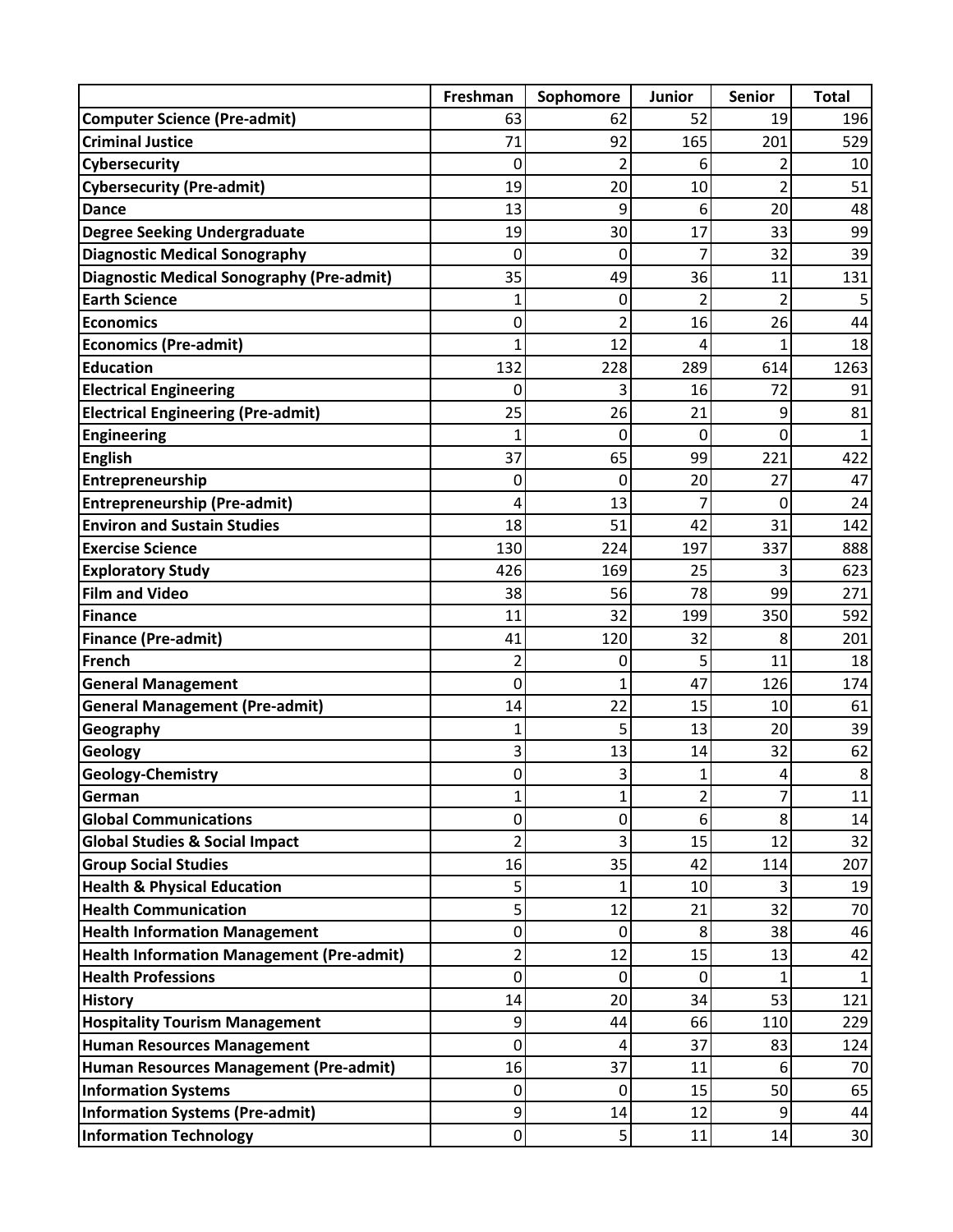|                                                       | Freshman       | Sophomore      | <b>Junior</b> | <b>Senior</b>  | <b>Total</b> |
|-------------------------------------------------------|----------------|----------------|---------------|----------------|--------------|
| <b>Information Technology (Pre-admit)</b>             |                | 13             | 19            | 3              | 42           |
| <b>Integrated Science</b>                             | 0              | 0              |               | 41             | 42           |
| <b>Integrated Science Elementary</b>                  | 9              | 13             | 10            | 14             | 46           |
| <b>Integrated Science Secondary</b>                   | 1              | 3              | 2             | 1              | 7            |
| <b>Integrative Studies</b>                            | 4              | 19             | 58            | 111            | 192          |
| <b>Interdisciplinary Engineering</b>                  | 0              | 0              | 2             | 6              | 8            |
| <b>Interdisciplinary Engineering (Pre-admit)</b>      | 12             | 21             | 6             | 2              | 41           |
| <b>International Business</b>                         | 1              | $\overline{2}$ | 13            | 34             | 50           |
| <b>International Business (Pre-admit)</b>             | 8              | 19             | 6             | $\overline{1}$ | 34           |
| <b>International Relations</b>                        | 4              | 9              | 26            | 31             | 70           |
| Leadership                                            | 0              | 5              | 23            | 35             | 63           |
| <b>Legal Studies</b>                                  | 18             | 43             | 39            | 53             | 153          |
| <b>Liberal Studies</b>                                | 0              | 0              | 10            | 41             | 51           |
| <b>Management</b>                                     | 1              | 0              | 24            | 62             | 87           |
| <b>Management (Pre-admit)</b>                         | 4              | 13             | 5             | 1              | 23           |
| <b>Marketing</b>                                      | 7              | 13             | 187           | 360            | 567          |
| <b>Marketing (Pre-admit)</b>                          | 61             | 133            | 57            | 5              | 256          |
| <b>Mathematics</b>                                    | 26             | 43             | 70            | 132            | 271          |
| <b>Mechanical Engineering</b>                         | 0              | $\mathfrak{p}$ | 33            | 162            | 197          |
| <b>Mechanical Engineering (Pre-admit)</b>             | 80             | 86             | 51            | 24             | 241          |
| <b>Medical Laboratory Science</b>                     | 0              | 0              | 8             | 40             | 48           |
| <b>Medical Laboratory Science (Pre-admit)</b>         | 5              | 13             | 16            | 9              | 43           |
| Microbiology                                          | $\overline{2}$ | 5              | 5             | 5              | 17           |
| <b>Multimedia Journalism</b>                          | 9              | 23             | 32            | 40             | 104          |
| <b>Music</b>                                          | 25             | 26             | 36            | 83             | 170          |
| <b>Natural Resources Mgmt</b>                         | 12             | 30             | 40            | 83             | 165          |
| <b>Non Degree Undergraduate</b>                       | 163            | 3              | 0             | $\overline{2}$ | 168          |
| <b>Nursing</b>                                        | 0              | 24             | 113           | 316            | 453          |
| <b>Nursing (Pre-admit)</b>                            | 256            | 229            | 143           | 53             | 681          |
| <b>Occupational Safety/Health Mgt</b>                 | 0              | 0              | 9             | 24             | 33           |
| <b>Occupational Safety/Health Mgt (Pre-admit)</b>     | 2              | 9              | 14            | 5              | 30           |
| <b>Operations Management</b>                          | 0              | $\mathbf{1}$   | 6             | 18             | 25           |
| <b>Operations Management (Pre-admit)</b>              | 3              | 5              | 2             | 2              | 12           |
| Philosophy                                            | 0              | 9              | 8             | 22             | 39           |
| Photography                                           | 7              | 11             | 8             | 18             | 44           |
| <b>Physical Education</b>                             | 0              | 7              | 8             | 28             | 43           |
| <b>Physics</b>                                        | 4              | 4              | 11            | 7              | 26           |
| <b>Piano Pedagogy</b>                                 | 0              | 0              | 0             | 1              |              |
| <b>Political Science</b>                              | 26             | 49             | 63            | 81             | 219          |
| <b>Pre-professional Preparation</b>                   | 191            | 209            | 222           | 282            | 904          |
| <b>Product Dsgn &amp; Mfg Engineering</b>             | 0              | 0              | 8             | 42             | 50           |
| <b>Product Dsgn &amp; Mfg Engineering (Pre-admit)</b> | 14             | 19             | 12            | 1              | 46           |
| <b>Project Management</b>                             | 0              | 3              | 10            | 23             | 36           |
| Psychology                                            | 130            | 239            | 323           | 368            | 1060         |
| <b>Public and Nonprofit Admin</b>                     | 4              | 14             | 42            | 65             | 125          |
| <b>Radiation Therapy</b>                              | $\mathbf 0$    | $\pmb{0}$      | 8             | 30             | 38           |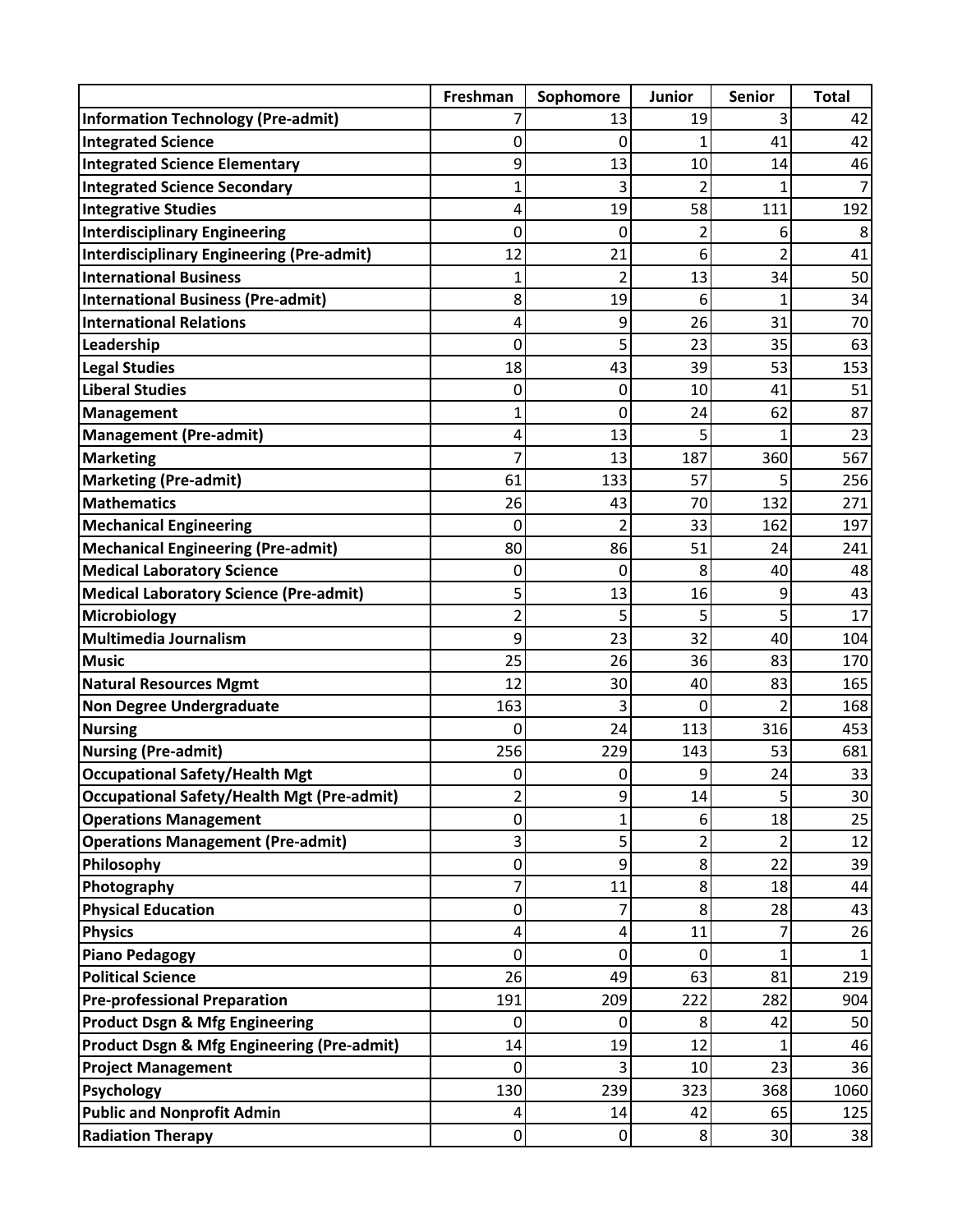|                                            | Freshman | Sophomore | <b>Junior</b> | <b>Senior</b> | <b>Total</b> |
|--------------------------------------------|----------|-----------|---------------|---------------|--------------|
| <b>Radiation Therapy (Pre-admit)</b>       |          | 22        | 16            | 4             | 49           |
| <b>Recreational Therapy</b>                |          |           |               | 8             | 13           |
| <b>Recreational Therapy (Pre-admit)</b>    | 8        | 23        | 8             |               | 41           |
| <b>Religious Studies</b>                   |          |           |               | 4             |              |
| <b>Social Work</b>                         | 36       | 91        | 139           | 174           | 440          |
| Sociology                                  |          | 15        | 21            | 25            | 68           |
| <b>Spanish</b>                             |          | 17        | 16            | 51            | 88           |
| <b>Special Education</b>                   | 21       | 52        | 62            | 112           | 247          |
| <b>Sport Management</b>                    | 34       | 66        | 58            | 63            | 221          |
| <b>Statistics</b>                          | 12       | 24        | 44            | 70            | 150          |
| <b>Supply Chain Management</b>             |          | 9         | 81            | 139           | 231          |
| <b>Supply Chain Management (Pre-admit)</b> | 11       | 55        | 13            |               | 80           |
| <b>Theatre</b>                             |          |           | q             | 11            | 33           |
| <b>Therapeutic Recreation</b>              |          |           | 12            | 49            | 61           |
| <b>Therapeutic Recreation (Pre-admit)</b>  |          |           | 4             | 6             | 10           |
| <b>Women and Gender Studies</b>            |          |           | 0             |               |              |
| Women, Gender & Sexuality Stdy             |          |           | 11            | 23            | 38           |
| <b>Writing</b>                             | 11       | 28        | 47            | 78            | 164          |

**Enrollment of Graduate Degree‐seeking Students by Major and Level**

|                                       | <b>Certificate</b> | <b>Masters</b> | <b>Doctorate</b> |
|---------------------------------------|--------------------|----------------|------------------|
| <b>Applied Behavior Analysis</b>      |                    | 0              |                  |
| <b>Accounting</b>                     | 0                  | 75             |                  |
| <b>Applied Computer Science</b>       | 0                  | 19             |                  |
| <b>Applied Linguistics</b>            | 0                  | 12             |                  |
| <b>Applied Statistics</b>             | 0                  | 1              |                  |
| <b>Athletic Training</b>              | 0                  | 19             |                  |
| <b>Medical &amp; Bioinformatics</b>   | 0                  |                |                  |
| <b>Biology</b>                        | 0                  | 41             | 0                |
| <b>Biomedical Sciences</b>            | 0                  | 24             | 0                |
| <b>Biostatistics</b>                  | 0                  | 41             | 0                |
| <b>Business General</b>               | 0                  | 127            |                  |
| Cybersecurity                         | 0                  | 9              | O                |
| <b>Clinical Dietetics</b>             | 0                  | 26             | 0                |
| <b>Computer Information Systems</b>   | 0                  | 34             | 0                |
| <b>Criminal Justice</b>               | 0                  | 22             |                  |
| <b>Cell &amp; Molecular Biology</b>   | 0                  | 29             | 0                |
| <b>Bioinformatics and Genomics</b>    | 6                  | 0              | 0                |
| <b>School Counseling</b>              | 0                  | 91             | 0                |
| <b>Communications</b>                 | 0                  | 34             | O                |
| <b>Biomedical Informatics</b>         |                    | 0              |                  |
| <b>Information Systems Management</b> | 1                  | 0              | 0                |
| <b>Software Engineering</b>           | 1                  | 0              |                  |
| <b>Applied Data Analytics</b>         | 0                  | 1              | 0                |